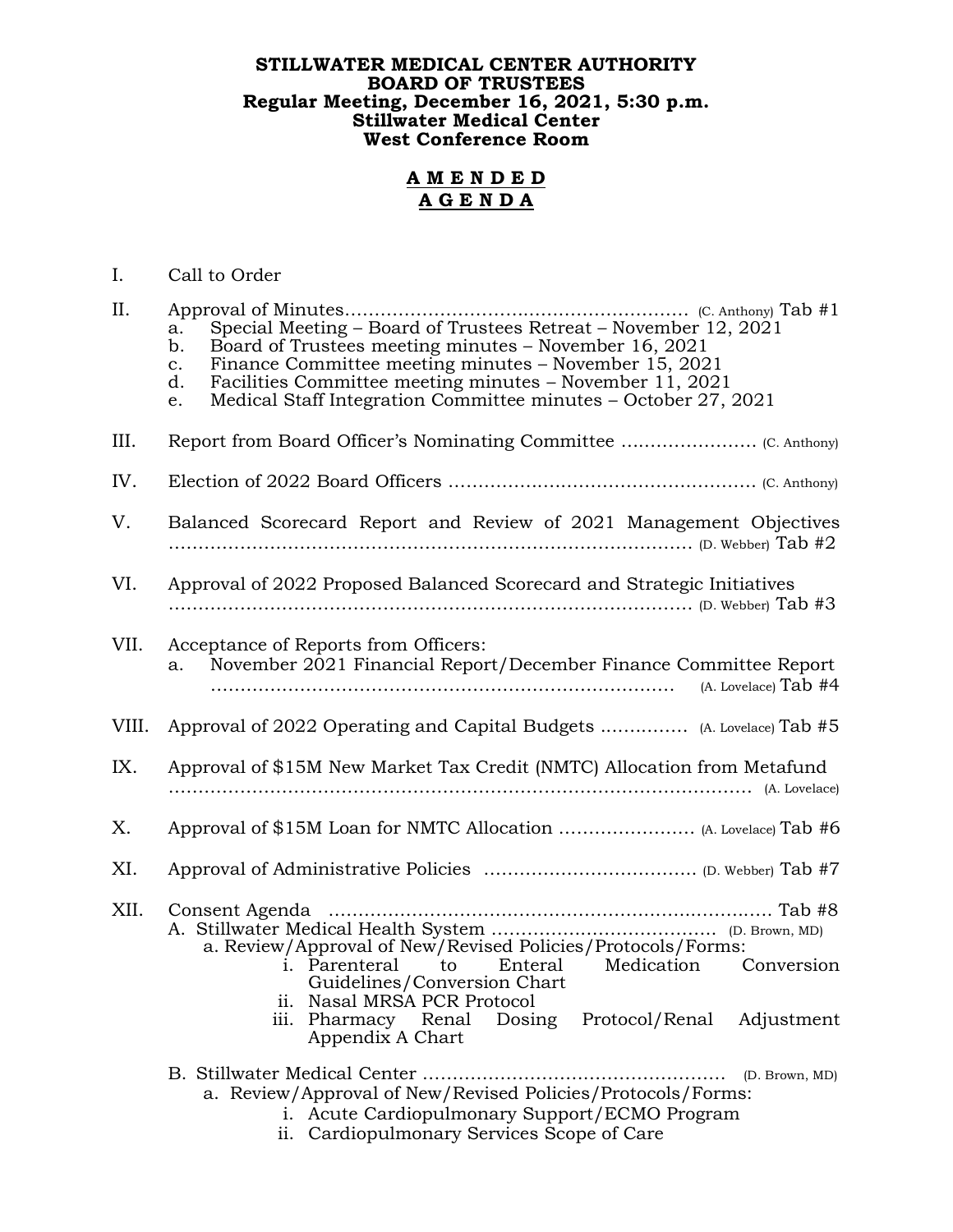- iii. Gadolinium-Based MRI Contrast Management and Administration
- iv. Preparation and Administration of Individual Doses
- v. Protocol-Specific Medication Administration Training
- vi. Laser Safety
- vii. Code Stroke
- viii. ED Scope of Care
- ix. Mass Transfusion Protocol (MTP)
- x. Relation with EMS
- xi. Reporting Domestic Violence and Human Trafficking
- xii. STAT Surgery
- xiii. Trauma Quality Improvement
- xiv. Mandatory Reporting of Sexual Assaults of Vulnerable Adults and Minors
- xv. Criteria for Notifying Adult/Adolescent Sexual Assault Nurse Examiners
- xvi. Family-Focused Care Initiative
- xvii. Fetal or Pregnancy Loss
- b. Credentialing Actions:
	- i. Reappointment of Stillwater Medical Center Active Staff and Allied Health Staff (see separate list)
	- ii. Reappointment of vRad Physicians (see separate list)
	- iii. Approval of Henry Reeves, OD
	- iv. Approval of Monty Snowden, OD
- C. Stillwater Medical Perry ………………………………………………… (S. Taylor) a. Review/Approval of New/Revised Policies/Protocols/Forms
	- i. Housekeeping and Equipment Cleaning Measures
	- ii. Infection Control
	- iii. Home Health Bag
	- iv. Employee Health and Competency
	- v. General Housekeeping
	- vi. Isolation
	- vii. Contact Precautions
	- viii. Droplet Precautions in the Home
	- ix. Hand Hygiene
	- x. Home Care Surveillance Definitions
	- xi. Infection Control Orientation and Education
	- xii. Management of Contaminated Needles and Sharps
	- xiii. Patient Education of Infection Control Issues
	- xiv. Reporting and Tracking Infections
	- xv. Prevention Control Practices
	- xvi. Reusable Equipment and Disinfection
	- xvii. Influenza Vaccine/Pneumococcal Pneumonia Vaccine
	- xviii. Transport and Charging of Supplies to Patient's Home
	- xix. Urinary and Urinary Catheter Care
- D. Stillwater Medical Blackwell …………………….……………….…… (S. Taylor)
	- a. Review/Approval of New/Revised Policies/Protocols/Forms:
		- i. Cardiopulmonary Arrest
		- ii. Reporting Critical Results
		- iii. Reporting Medication Errors
		- iv. Active Surveillance for MRSA
		- v. Nursing Scope of Service